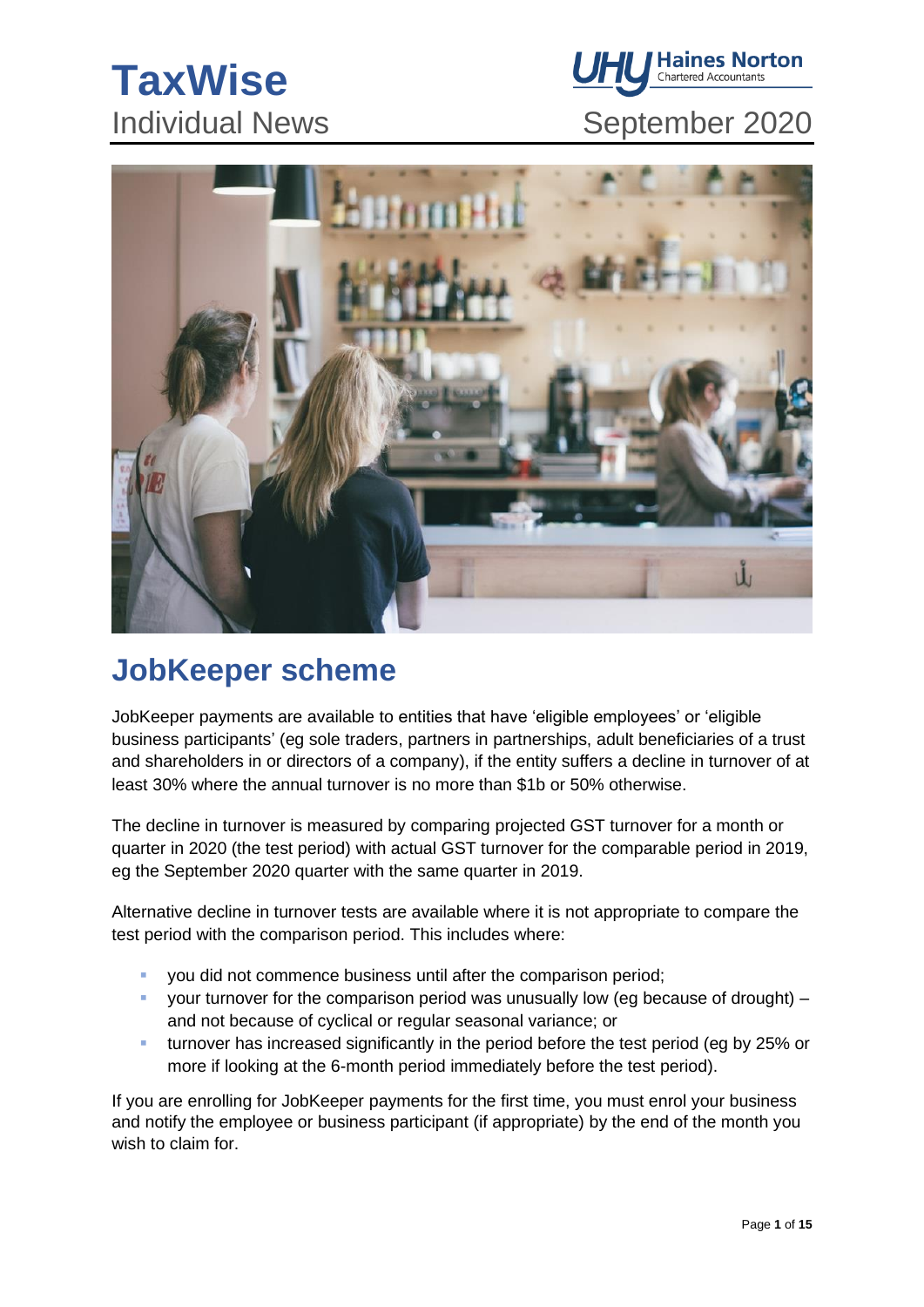You must also make a monthly business declaration (no later than the  $14<sup>th</sup>$  day) to claim JobKeeper payments for the previous month.

### **Sole traders and other eligible business participants**

If you are a sole trader or other business participant (eg a company director or a partner), you cannot claim JobKeeper payments unless you are actively engaged in the business carried on by the entity (this includes a sole trader). You cannot be an employee of the particular business entity or a permanent employee of any other entity. There are also age and residency requirements that must be satisfied.

Only one payment per entity can be claimed. For example, in the case of a partnership, only one partner can claim JobKeeper.

### **Extension of JobKeeper scheme – and other changes**

The JobKeeper scheme was due to end on 27 September 2020. However, the Government has announced that the scheme will continue for an additional 6 months until 28 March 2021.

The Government is in the process of making the necessary legislative amendments.

Other changes have also been announced:

- **The eligibility rules (i.e. the decline in turnover test) will be revised.**
- The payment rates will be reduced and a lower rate will be introduced for part-time workers.
- More employees are eligible for JobKeeper based on a new 1 July 2020 employment test (this change has already been implemented).

### **Additional turnover test – from 28 September 2020**

From 28 September 2020, your business (including if you are a sole trader) will be required to re-assess its eligibility with reference to actual GST turnover in the September 2020 quarter. The business will need to demonstrate that it has met the relevant decline in turnover test in this quarter to be eligible for JobKeeper payments from 28 September 2020 to 3 January 2021.

Your business will need to further reassess its eligibility in January 2021. The business will need to demonstrate that it has met the relevant decline in turnover test in the December 2020 quarter to remain eligible for JobKeeper payments from 4 January to 28 March 2021.

### **Revised payment rates – from 28 September 2020**

The amount of the JobKeeper payment is presently \$1,500 a fortnight for each eligible business participant (or employee). If you are an employer, you must pay each eligible employee at least \$1,500 per fortnight before tax.

The JobKeeper payment rates will reduce from 28 September 2020 as shown in the table below.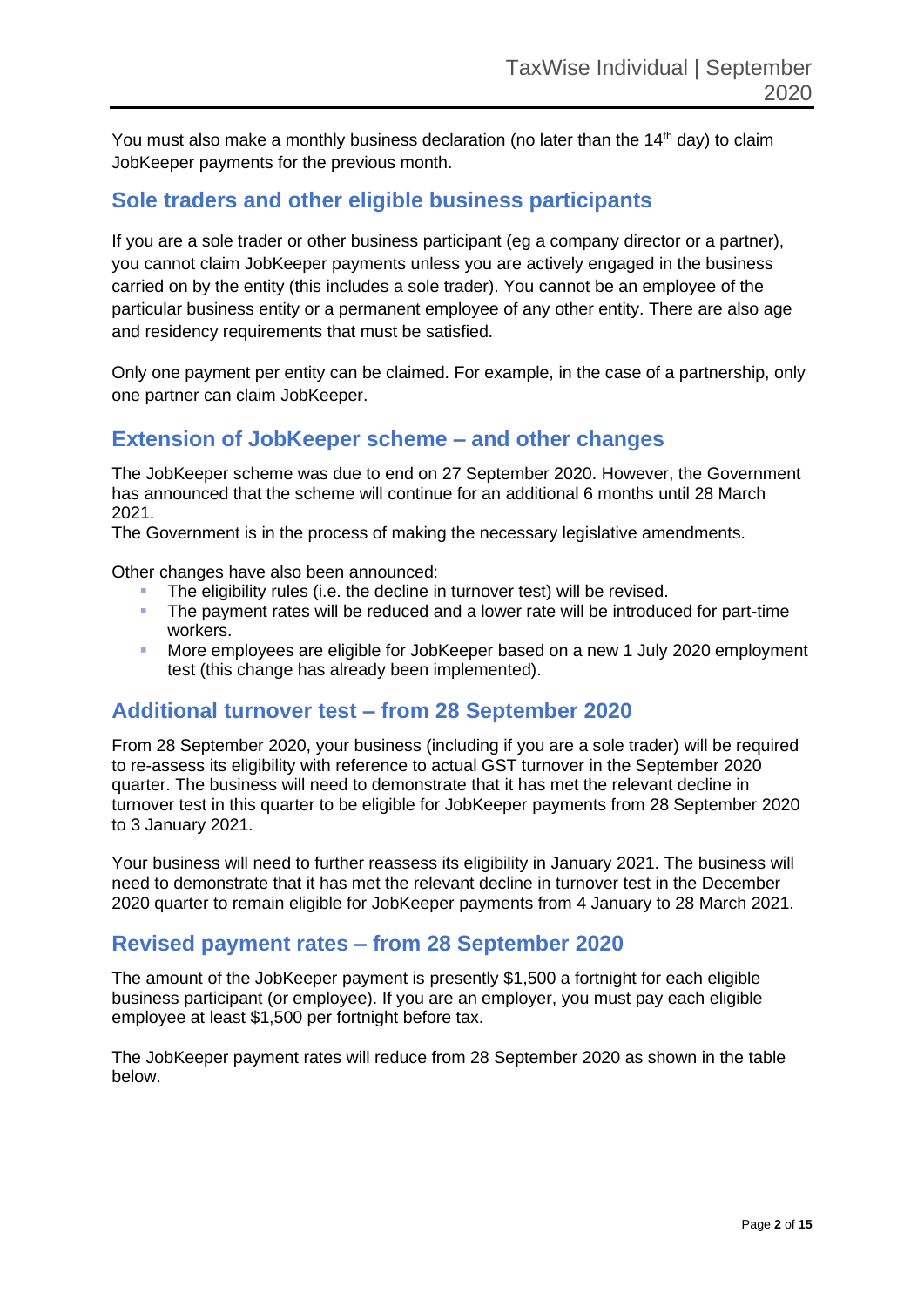| <b>Period</b>             | <b>Full rate per fortnight</b> | Lower rate per fortnight |
|---------------------------|--------------------------------|--------------------------|
| 28 Sep 2020 to 3 Jan 2021 | \$1,200                        | \$750                    |
| 4 Jan 2021 to 28 Mar 2021 | \$1,000                        | \$650                    |

The full rate applies to:

- eligible business participants (eg sole traders) who were actively engaged in the business for 20 hours or more per week on average in February 2020 or in June 2020 (as appropriate); and
- eligible employees who, in the 4 weeks before 1 March 2020 or 1 July 2020 (as appropriate), were working for 20 hours or more a week on average.

The lower rate will apply to all other eligible business participants/employees.

### **Eligible employees – from 3 August 2020**

The eligible employee test has been revised, so that a person employed on 1 July 2020 may also qualify as an eligible employee (from 3 August 2020). This includes long term casual employees (those employed on a regular and systematic basis during the 12-month period that ended on 1 July 2020). There are also age and residency requirements that must be satisfied.

If a person started work with their current employer after 1 July 2020, the employer will not be eligible to claim JobKeeper payments for that employee.

#### **Tax consequences**

JobKeeper payments are assessable and should be included in your tax return (or business' tax return) as assessable income. If you pay salary or wages to employees, the wages that are effectively subsidised by JobKeeper payments are still deductible.

*Tip!* The JobKeeper scheme is complicated. Talk to your tax adviser to see if you or your business is eligible.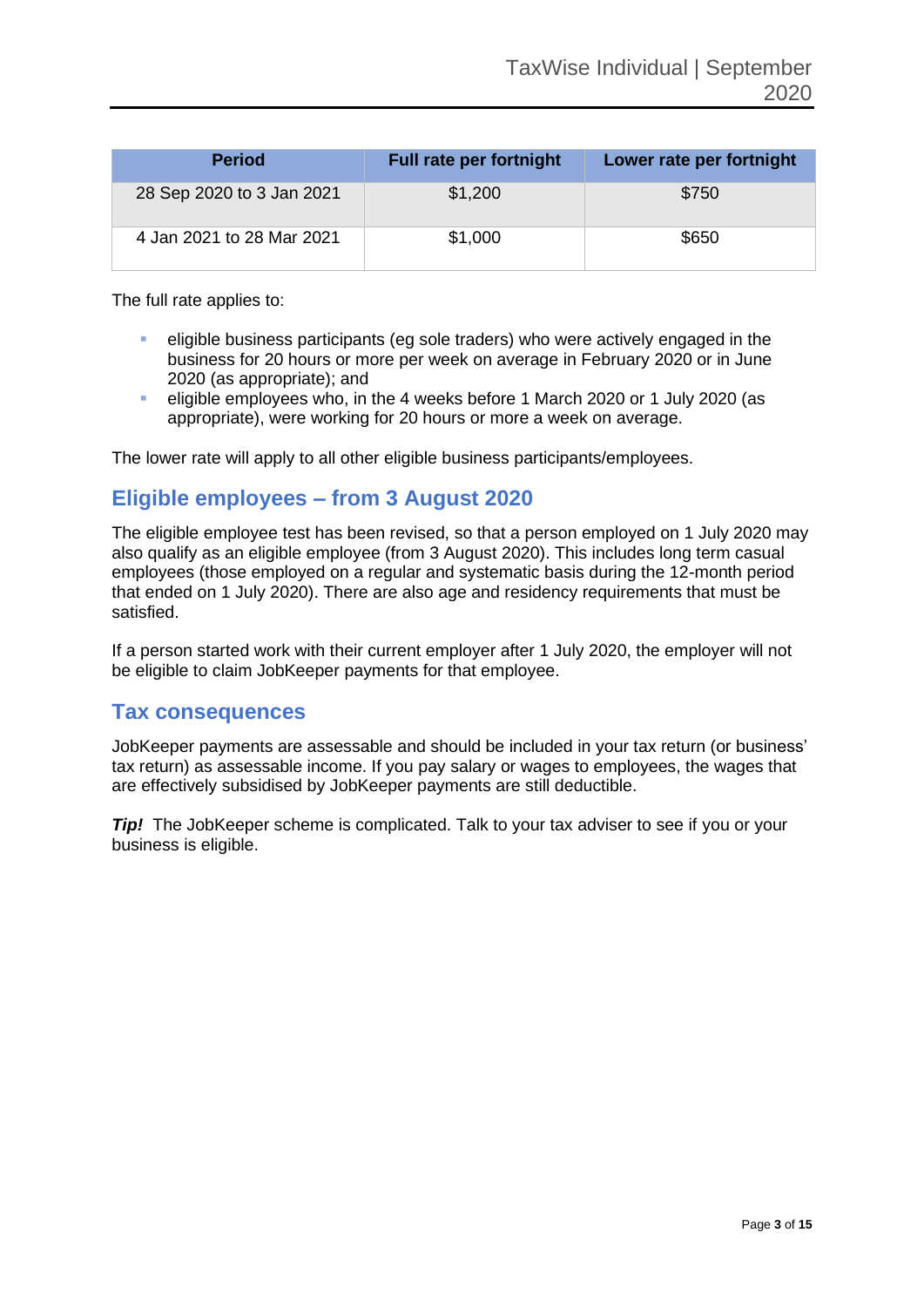

### **Cash flow boost change**

The cash flow boost (discussed in the April 2020 edition of *TaxWise News*) has been amended so that payment of an amount to the ATO where an alienated personal services payment is received gives rise to an entitlement to the cash flow boost.

An alienated personal services payment is, broadly, a payment received by a personal services entity (eg a company or trust) that is ultimately treated as forming part of the income of an individual under the personal services income (PSI) rules (and has not been promptly paid to the individual as wages or salary). The PSI rules are relevant if your services are hired out through a company or trust – please see more information on page 13.

### **No GDP adjustment to PAYG instalments for 2020-21**

The GST and PAYG instalment amounts are usually adjusted every year using a formula known as the gross domestic product (GDP) adjustment.

A recent change in the law means there is no GDP adjustment to work out quarterly GST and PAYG instalment amounts for the 2020-21 income year. This change is in response to the COVID-19 pandemic.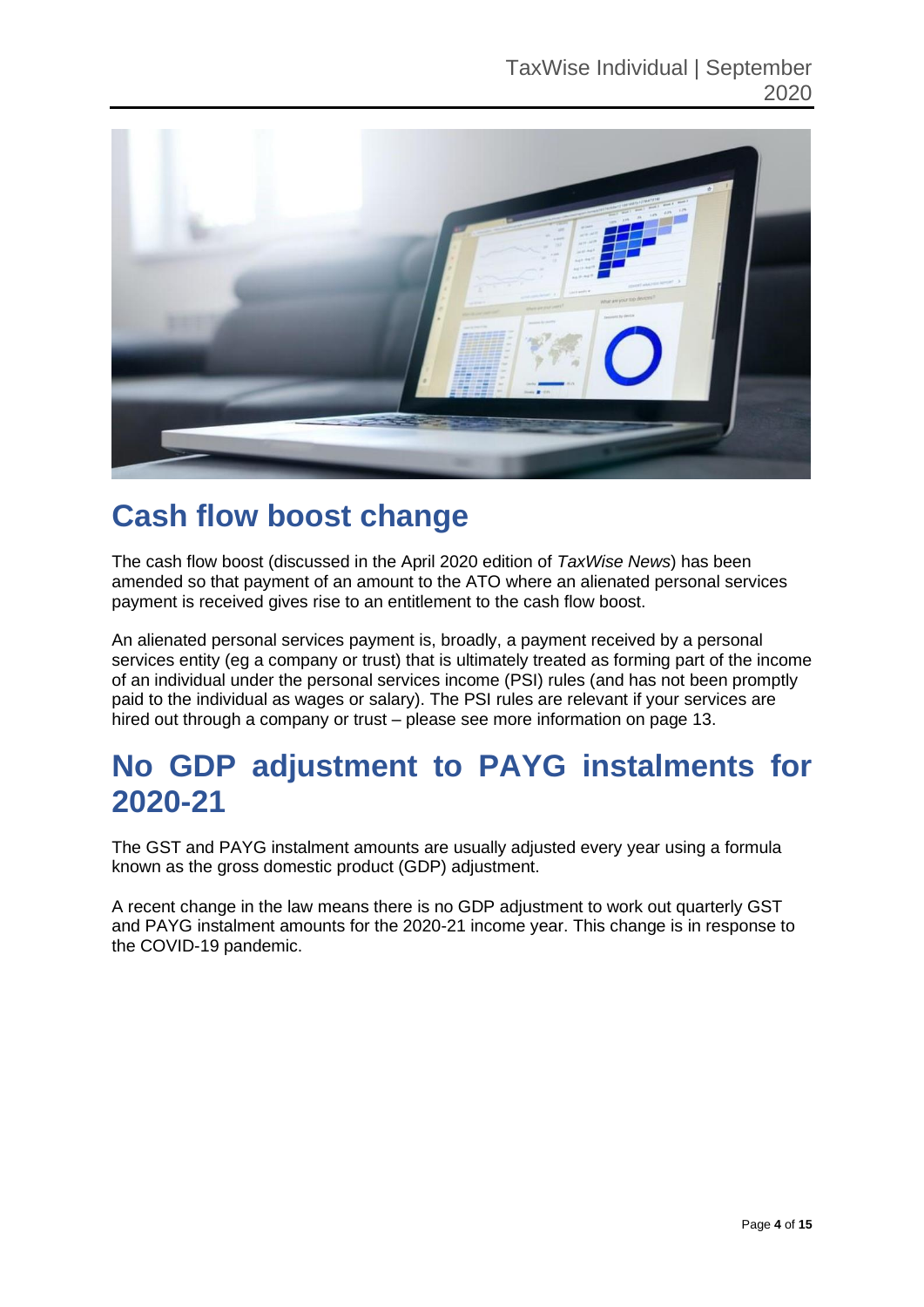

### **COVID-19 early release of super**

You can access up to \$10,000 of your super in the 2020-21 financial year if adversely affected by the COVID-19 pandemic. This includes if you are a member of an SMSF. The amount you receive is tax-free (it is non-assessable non-exempt income).

The deadline for making an application is now 31 December 2020 (it was originally 24 September 2020). Applications received before 31 December 2020 may be processed after that date.

Applications for COVID-19 early release of super in the 2019-20 financial year closed on 30 June 2020.

To apply for early release, you must:

- be unemployed:
- be eligible to receive a jobseeker payment (previously called newstart allowance), youth allowance for jobseekers, parenting payment (which includes the single and partnered payments), special benefit or farm household allowance; or
- on or after 1 January 2020, have been made redundant or had your working hours reduced by 20% or more or, if you are a sole trader, your business must have been suspended or suffered a reduction in turnover of at least 20%.

You can make an application using ATO online services (through myGov). If you have more than one super fund, there are no restrictions on the amount you can request for release from any account, except the \$10,000 overall yearly limit.

You can only apply for one determination for 2020-21. You can request (say) \$1,000 from one fund and (say) another \$9,000 from another fund as long as it is in the same application.

You cannot make a subsequent application if you do not request or receive the full amount that has been approved in your first application for 2020-21.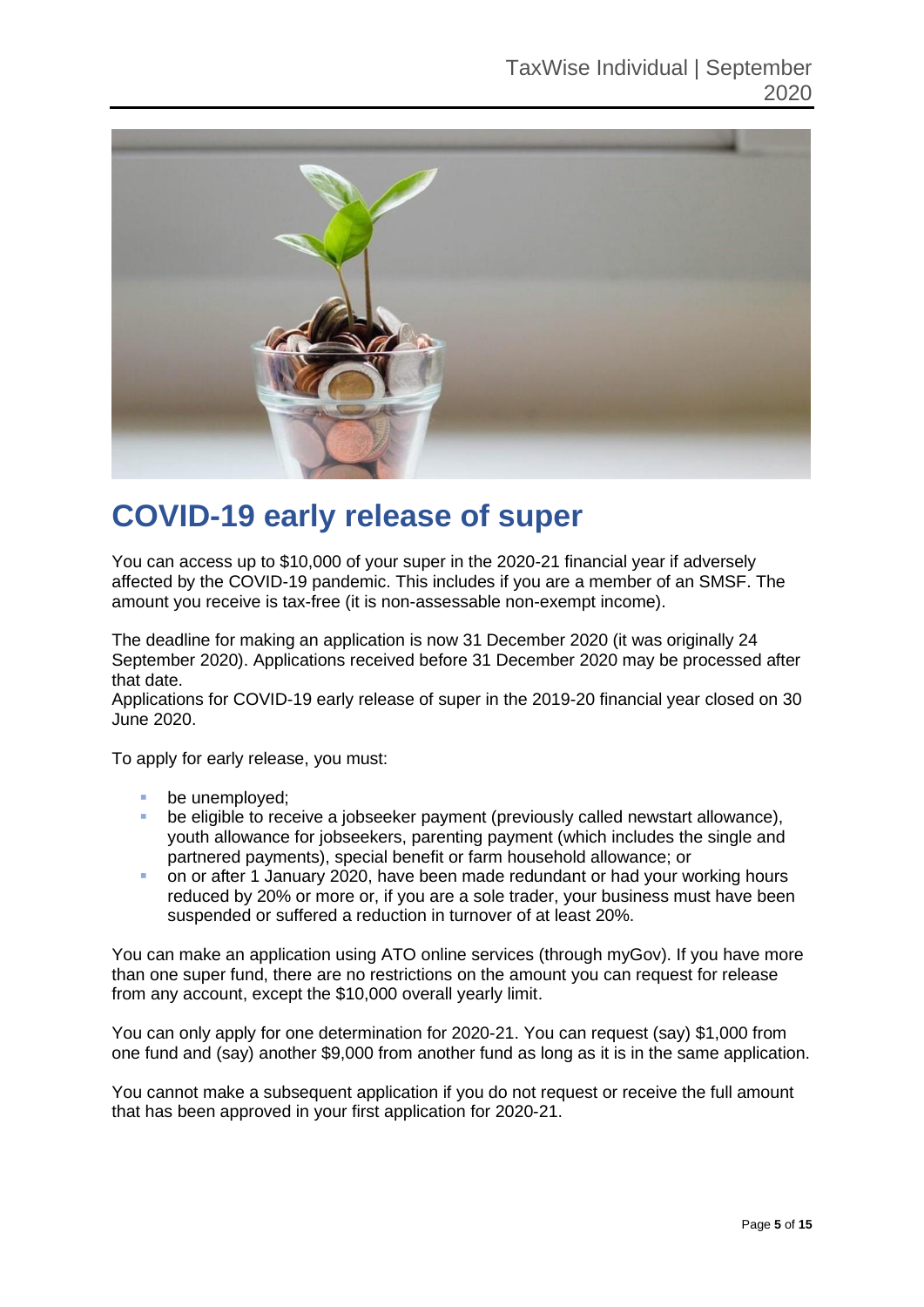You self-assess your eligibility for COVID-19 early release of super. You must be certain you are eligible. If the ATO subsequently determines you were not eligible, the amount of super released to you will be included in your assessable income and taxed at your marginal tax rate.

*Tip!* Use this measure as a last resort. Money taken from your super fund now will reduce the amount available once you retire.

Don't forget SMSF trustees are responsible for the members' retirement savings. If you are an SMSF trustee, please make sure the member is eligible for early release of super before you release any funds.

### **Pensions and annuities – minimum drawdown amounts**

To assist retirees, the government has reduced the minimum annual payment required for account-based pensions and annuities, allocated pensions and annuities and market-linked pensions and annuities. The minimum amounts have been reduced by 50% for the 2019-20 and 2020-21 financial years.

If the minimum drawdown amount has already been paid, payments can be stopped for the remainder of the year. If you have received more than the minimum drawdown amount, you can recontribute these amounts if you are eligible to make superannuation contributions (subject to other rules or limits such as contributions caps).

*Tip!* Speak to your financial adviser before making any decisions affecting your super.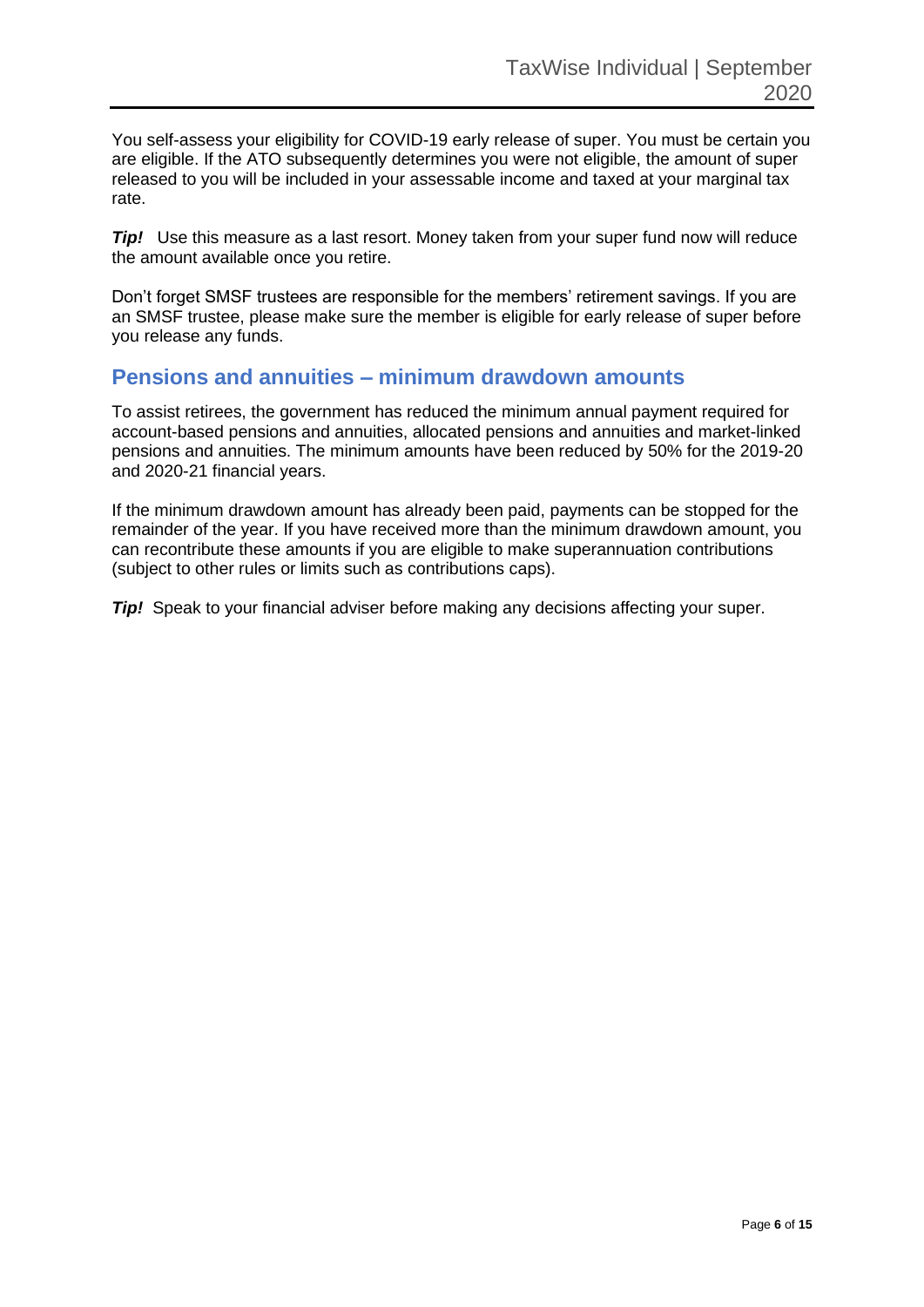

## **It's Tax Time again!**

You have to lodge your income tax return for the 2019-20 tax year by 31 October 2020 – unless you use a registered tax agent (your tax agent will be allowed to lodge your return at a later date, even as late as May next year in some cases).

This edition of *TaxWise News* outlines some tax changes for 2019-20 and provides a few tax tips.

### **Lodging a tax return**

#### *Are you a sole trader?*

- Even if your income is below the tax-free threshold of \$18,200, you still need to lodge a tax return.
- Do you pay PAYG instalments? Lodge your activity statements and pay all due PAYG instalments before you lodge your tax return so your income tax assessment takes into account the instalments you've paid throughout the year.

#### *Are you a partnership?*

If you operate your business in a partnership:

the partnership lodges the partnership tax return, reporting the partnership's net income or loss (assessable income less allowable deductions).

As an individual partner, you report on your individual tax return:

- your share of any partnership net income or loss
- **EXT** any other assessable income, such as salary and wages, dividends and rental income.

The partnership doesn't pay income tax on the income it earns. Instead, you and each of the partners pay tax on the share of net partnership income you receive.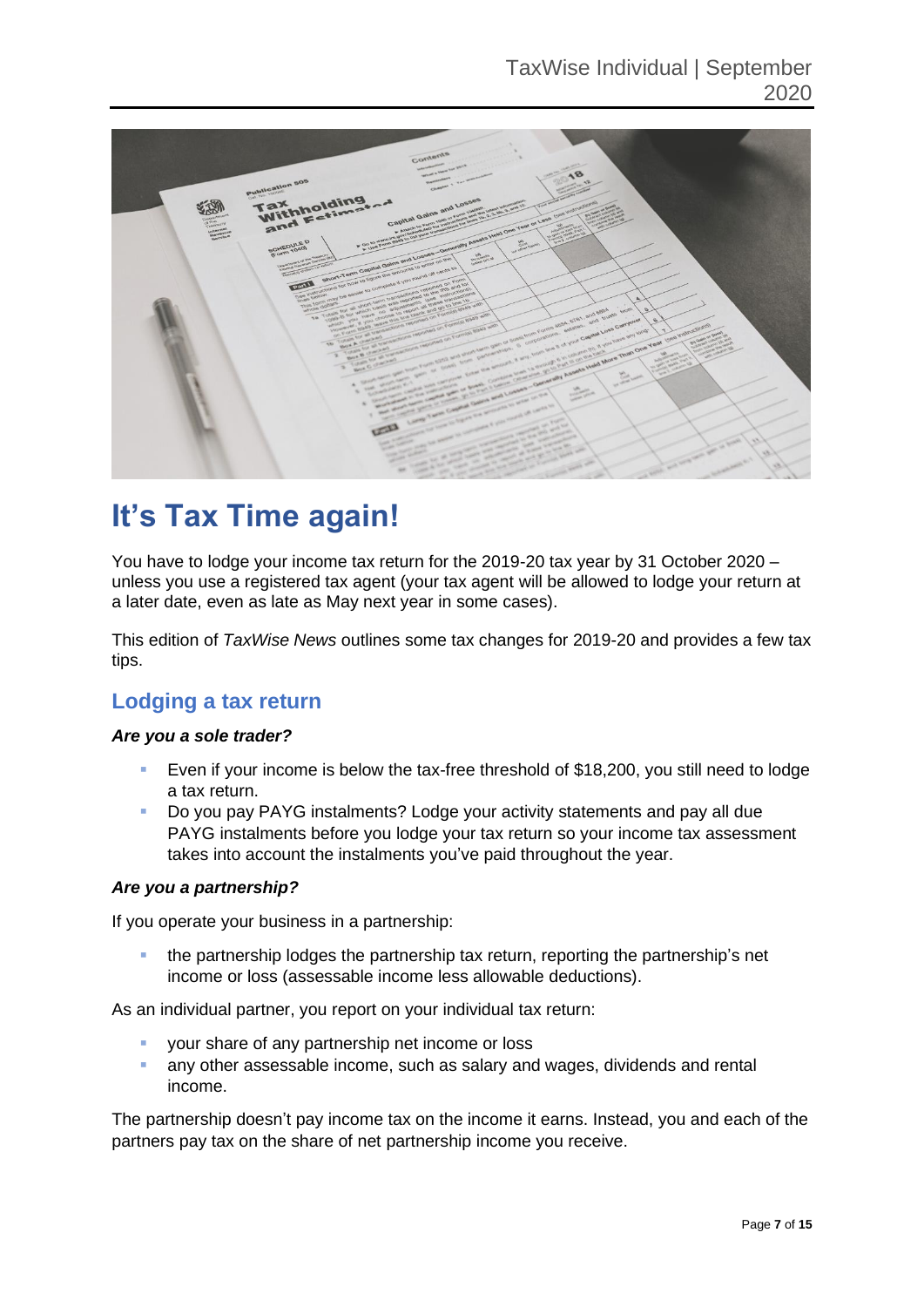#### *Are you a trust?*

- **EXT** If you operate your business through a trust, the trust reports its net income or loss (this is the trust's assessable income less allowable deductions).
- The trustee is required to lodge a trust tax return.
- **EXT** As a trust beneficiary, you report on your individual tax return any income you receive from the trust.

*Tip!* Registered tax and BAS agents can help you with your tax obligations.



# **Tax changes for 2019-20**

Some of the 2019-20 tax changes that may affect you include:

- **■** Instant asset write-off;
- Accelerated depreciation:
- Restructuring a small business;
- **Bushfire relief payments; and**
- **Closely held trusts.**

### **Instant asset write-off**

As discussed in the April 2020 edition of *TaxWise News*, the instant asset write-off (IAWO) for depreciating assets has been expanded. Since then, the IAWO has been extended by 6 months to 31 December 2020.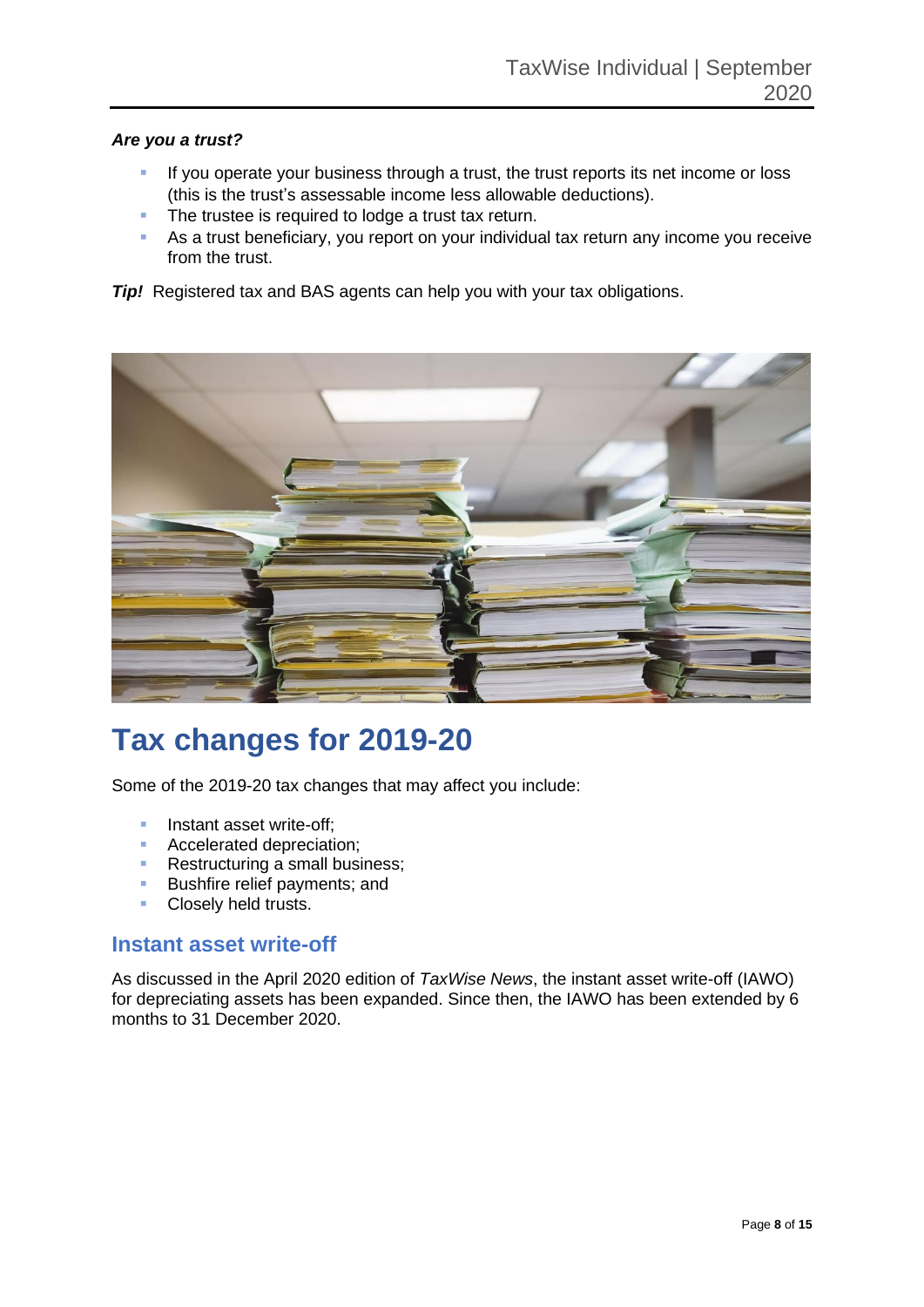The cost caps for **small businesses** (total annual turnover under \$10m), including sole traders, are:

| Date asset first used<br>or installed ready for use by small<br><b>businesses</b> | Cap (asset must cost less than) |
|-----------------------------------------------------------------------------------|---------------------------------|
| 1 July 2019 - 11 March 2020                                                       | \$30,000                        |
| 12 March 2020 - 31 December 2020                                                  | \$150,000                       |

#### You should note that:

- the increased caps apply to assets acquired by small business entities (total annual turnover less than \$10m) at or after 7.30 pm (AEST) on 12 May 2015;
- a medium business (total annual turnover \$10m or more and under \$50m) can access the instant asset write-off for depreciating assets first acquired in the period beginning at or after 7.30 pm (AEST) on 2 April 2019 and ending on 31 December 2020. The threshold depends on when the asset was first used or installed ready for use. If the asset was first used or installed ready for use:
	- before 12 March 2020  $-$  the threshold is \$30,000;
	- on or after 12 March 2020 to 31 December 2020 the threshold is  $$150,000$ ;
- the threshold for a "low value" pool for a small business entity (total annual turnover under \$10m) is \$150,000 for 2019-20 (and also 2020-21 if the entity's income year ends on or before 31 December 2020) - the total value of the pool is deductible at the end of the income year if it is below the threshold; and
- $\blacksquare$  the lock-out rule which locks a small business entity out of the simplified depreciation rules for 5 years if the business stops using those rules - will begin to apply again from the first income year that ends after 31 December 2020 (ie 2021-22 for businesses that balance at 30 June).

### **Accelerated depreciation**

The April 2020 edition of *TaxWise News* also discussed the accelerated rate of depreciation. This applies to **new** depreciating assets first held on or after 12 March 2020 and first used or installed ready for use on or after 12 March 2020 and before 1 July 2021. The asset must be used principally in a business in Australia or located in Australia.

The accelerated rate for small businesses is 57.5% (instead of 15%). The accelerated rate does not apply if you deduct immediately the cost of the asset using the instant asset writeoff.

### **Restructuring a small business**

If you are a small business owner and you restructure the business, capital gains or losses that would arise from transferring the business assets to another entity are deferred where there is no change in the ultimate economic ownership of the asset. This is called the small business restructure roll-over. It may apply where, for example, you are a sole trader and you transfer the business to a company you control.

Roll-over relief can apply to an asset used in a business carried on by your affiliate or a connected entity (that is also a small business).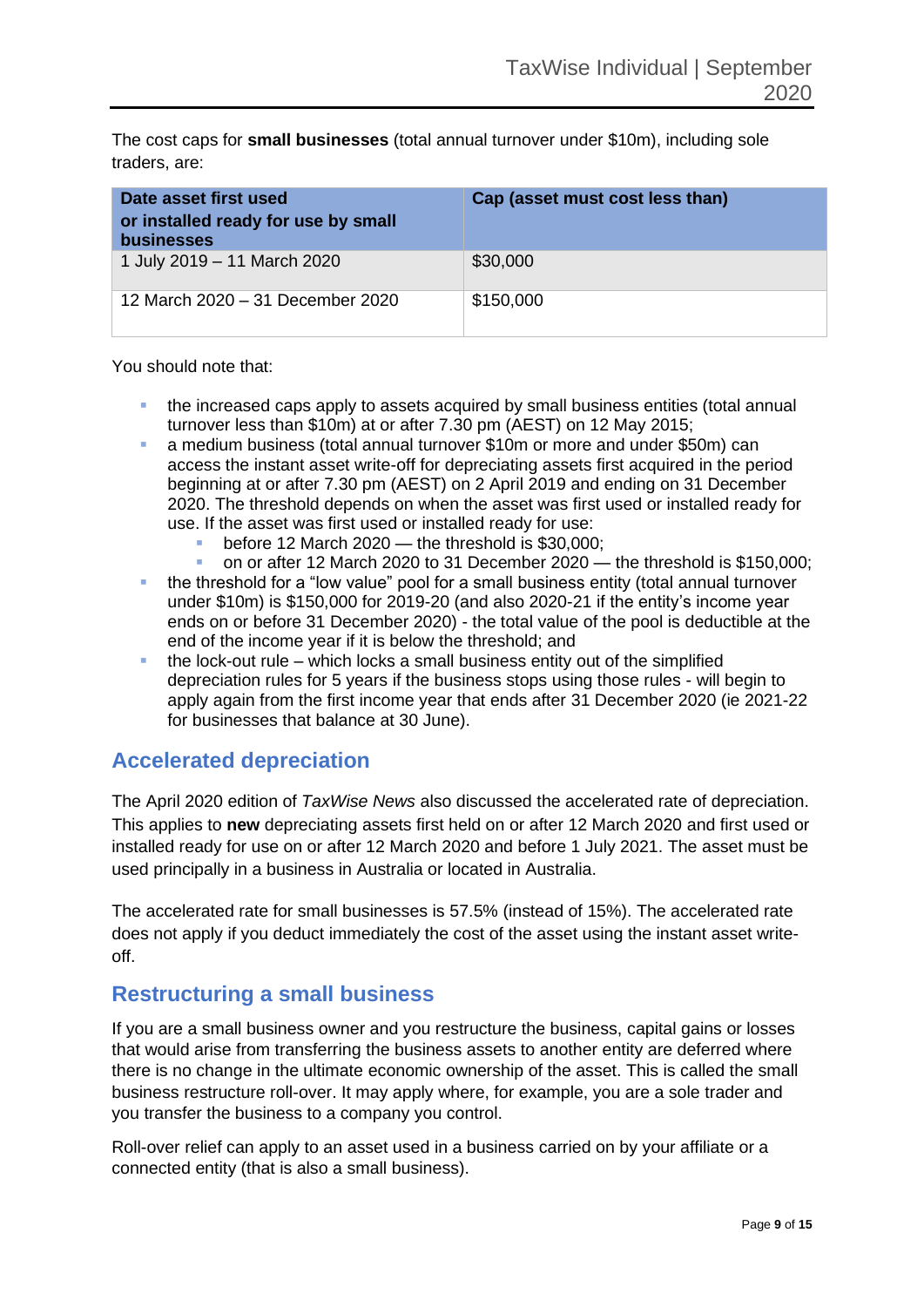A legislative amendment in 2020 fixed up a drafting error which incorrectly set the turnover threshold for an affiliate or entity connected with a small business at \$2 million instead of \$10 million. The change to set the threshold at \$10 million goes back to 1 July 2016, which is when this roll-over commenced.

#### **Bushfire payments**

Government payments and non-cash benefits (including local government payments and benefits) made directly as a result of bushfires commencing in Australia in 2019-20 are not taxable (they are non-assessable non-exempt income).

### **Closely held trusts**

A "closely held trust" is a discretionary trust or a trust where 20 or fewer individuals have between them, directly or indirectly, and for their own benefit, fixed entitlements to 75% or more of the income or capital of the trust.

Family trusts and trusts that are interposed entities are now classified as closely held trusts (from the 2019-20 tax year) for the purposes of applying a set of complex integrity rules.

The effect of the change is that the trustee of a closely held trust may be liable to pay trustee beneficiary non-disclosure tax (TBNT) in relation to a "circular trust distribution". This is where a share of the net income of a trust is included in the assessable income of a trustee beneficiary, the trustee of the closely held trust becomes presently entitled to an amount that is reasonably attributable to the whole or a part of the untaxed part of that share and TBNT has not previously been payable in respect of that share, and that pattern continues through a chain or trusts. This is not a common arrangement.

*Tip!* Contact your tax adviser to find out about all the tax changes in 2019-20 that might affect your business.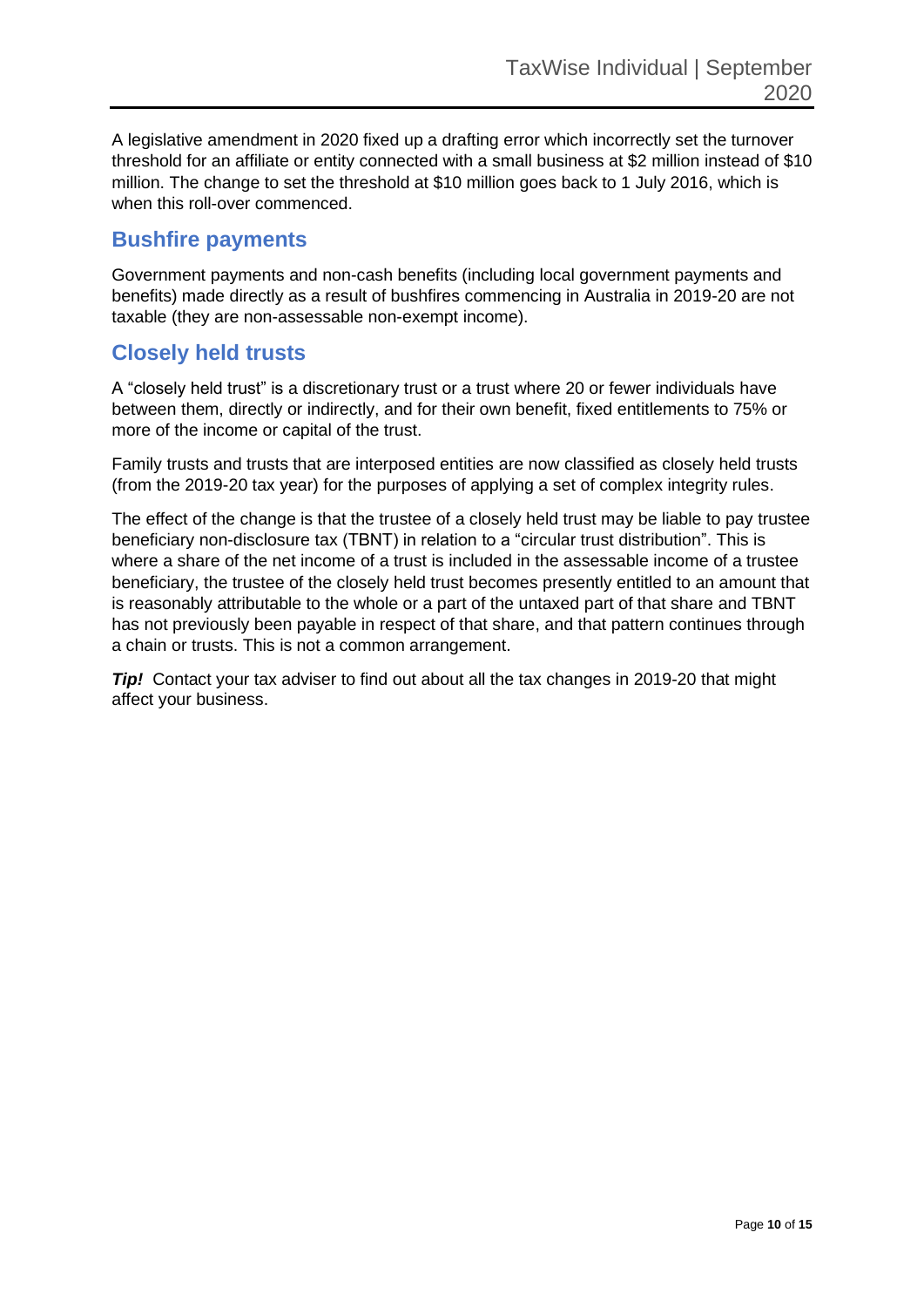

# **Tax losses**

2019-20 was a difficult year for many businesses and you may have made a tax loss.

A tax loss is when the total deductions you can claim, excluding gifts, donations and personal super contributions, are greater than your total income for an income year.

If your business makes a tax loss, you may be able to:

- offset the loss in the same income year against other assessable income; or
- **EXECT** carry forward the loss and claim it as a business deduction in a later year.

If you're a sole trader or in a partnership and want to offset a tax loss, first check if the business activity meets at least one of the "commerciality" tests under the non-commercial loss rules. (Those rules do not apply to losses made by primary producers and professional artists whose income from other sources is less than \$40,000.)

If you do meet one of the "commerciality" tests, then you can offset the loss against other assessable income (such as salary or investment income) in the same income year.

If you don't meet the "commerciality" tests, you can defer the loss or carry it forward to future years. For example, you can offset it when you next make a profit.

Non-commercial losses made by an individual with adjusted taxable income exceeding \$250,000 are quarantined.

If your business has made more than one tax loss in a year, you will need to consider each tax loss separately.

The rules for record keeping still apply when it's related to business losses. You need to keep records for five years for most transactions. However, if you fully deduct a tax loss in a single income year, you only need to keep records for four years from that income year.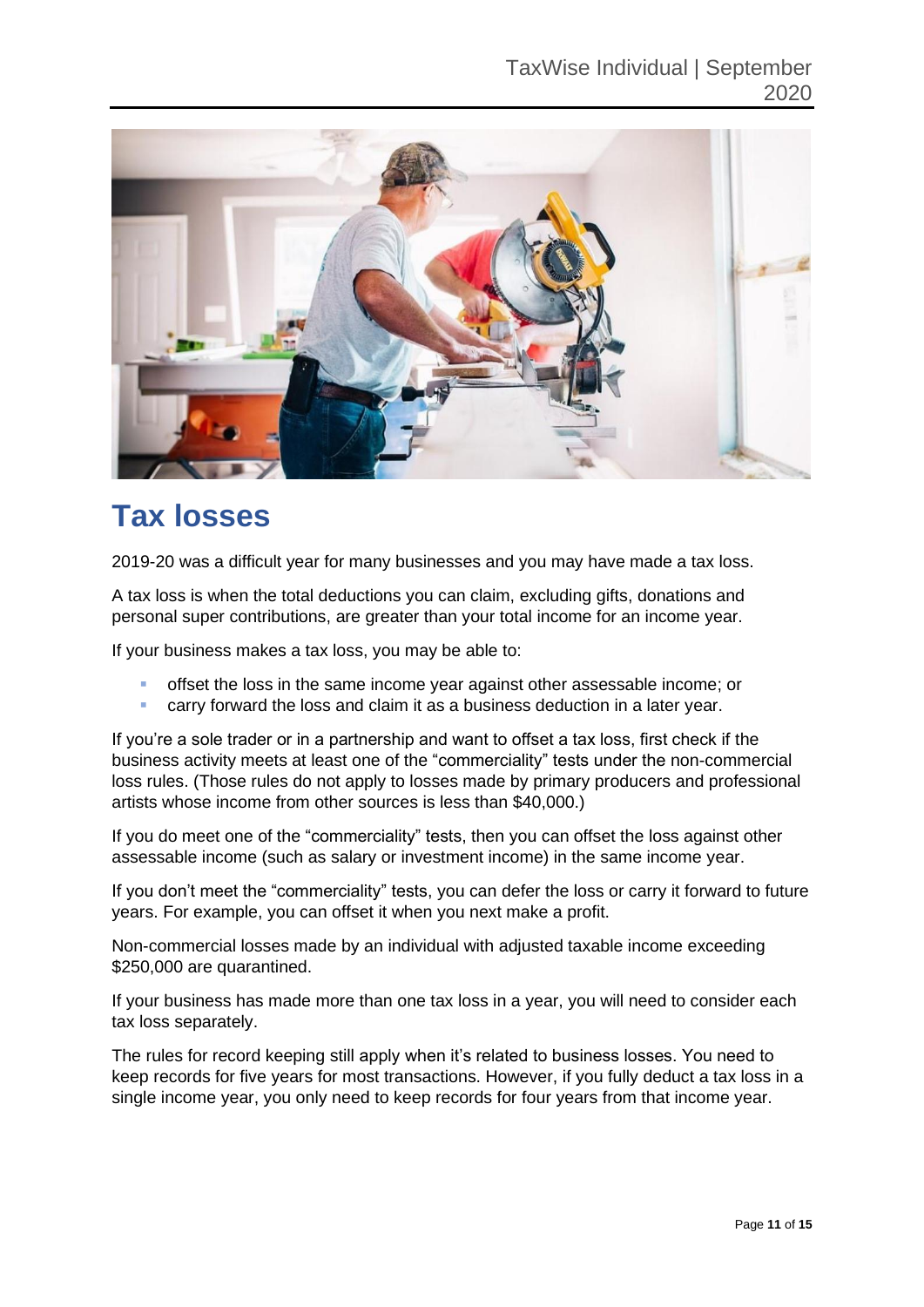### **Personal services income**

If you operate your business through a company or a trust, income earned by the company or trust from the provision of your personal services (personal services income or PSI) will be attributed to you unless:

- the company or trust is carrying on a personal services business (PSB); or
- the PSI was promptly paid to you as salary or wages.

The company or trust will be conducting a PSB if at least one of a number of tests are satisfied. These are:

- the results test (the most important test) this is based on common law criteria for characterising an independent contractor (in contrast to an employee/employer relationship);
- the unrelated clients test this requires the PSI to be earned from at least 2 unrelated clients who contract your services as a direct result of an advertisement or other public offer of your services. A recent Full Federal Court case has confirmed that the test can be satisfied if your services are advertised through LinkedIn and the work is obtained as a direct result of that advertising;
- $\bullet$  the employment test this requires at least 20% (by market value) of your work to be performed by employees who are not your associates;
- $\blacksquare$  the business premises test this requires you to use business premises that meet certain conditions (eg you have exclusive use of the premises and the premises must be physically separate from any premises you use for private purposes).

If 80% or more of your PSI (with certain exceptions) is income from one client (or the client and their associate(s)) and the results test is not met, the company or trust will need to obtain a PSB determination from the ATO. Otherwise, the company or trust will not be conducting a PSB.

The company or trust cannot deduct amounts that relate to gaining or producing your PSI, unless you could have deducted the amount as an individual or the company or trust received the PSI in the course of carrying on a PSB.

If the company or trust does not conduct a PSB, additional PAYG withholding obligations can arise.

Even if you don't use a company or trust to derive your PSI, there are limitations on the deductions that you may claim against your PSI. For example, you may not be able to deduct certain home office expenses, eg occupancy expenses such as mortgage interest or rent.

*Tip!* The PSI rules are complicated, especially if you provide your services through a company or trust. Talk to your tax adviser if you have any questions.

### **Home office**

A lot more people are working from home because of the COVID-19 pandemic. If you operate your business from a home office, you can deduct the expenses of running that office. A home office is a room in your home that is used exclusively (or almost exclusively) for business activities.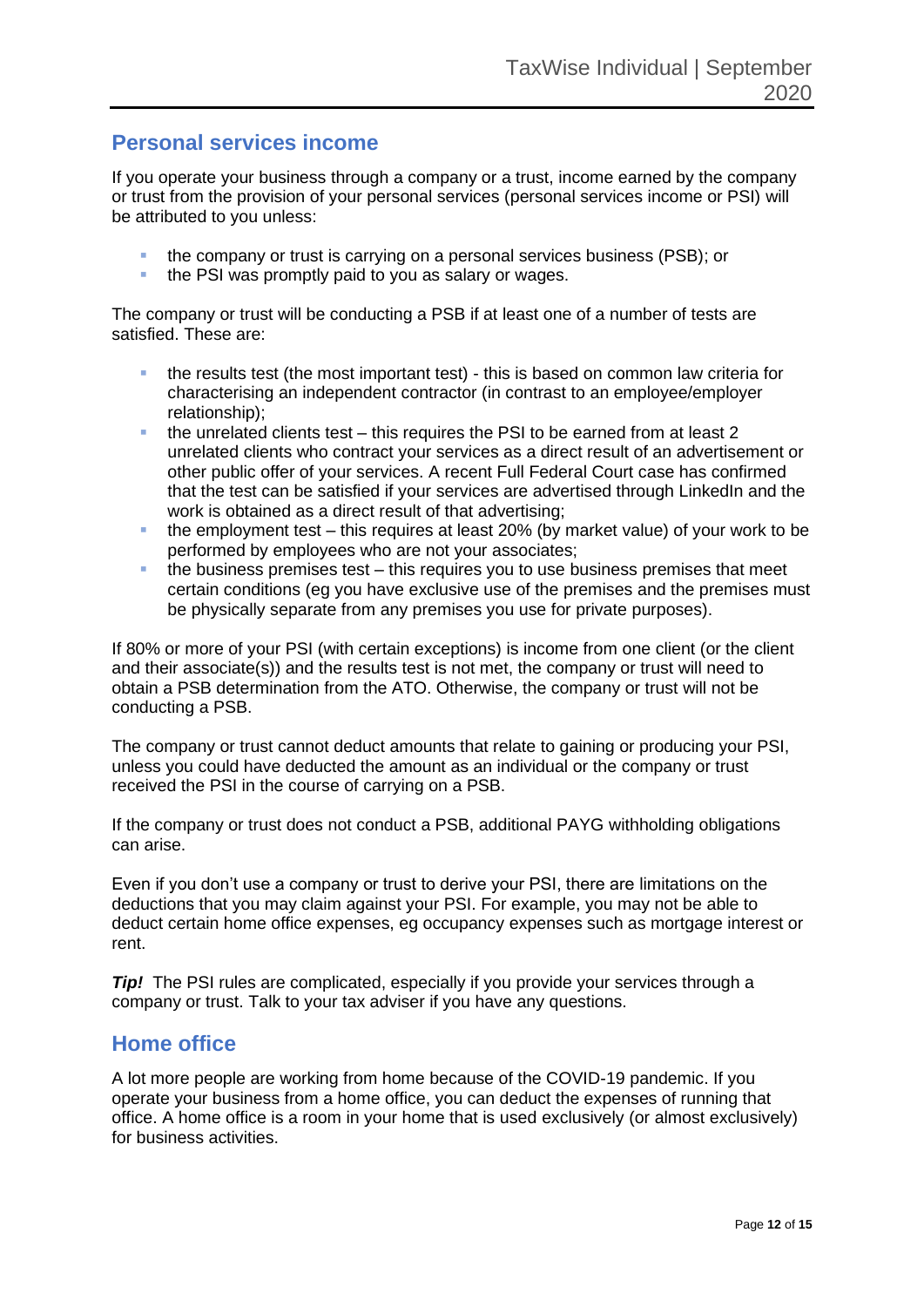Expenses you can claim a deduction for include:

- occupancy expenses these include rent, mortgage interest, water rates, land taxes and house insurance premiums. Occupancy expenses are usually calculated by apportioning the expenses between the home office and the rest of the property on a floor area basis;
- running expenses these are the increased costs from using your home for your business, including electricity or gas charges for heating, cooling and lighting, cleaning costs and the decline in value and the cost of repairs of deprecating assets such as furniture, furnishings and equipment; and
- work related phone and internet expenses, including the decline in value of the handset – an apportionment will be required if the phone or computer is not used exclusively for work.

If you are an employee working from home, you may be able to claim a portion of your running expenses and work-related phone and internet expenses.

To make it easier for people to claim deductions for working from home due to the COVID-19 pandemic, the ATO will allow a rate of 80 cents per hour from 1 March 2020 until 30 September 2020 for all additional running expenses. This also applies to anyone working from home, even if not operating a business.

This is different from the 52 cents per hour claim that covers fewer types of expenses. Talk to your tax adviser about what method is most appropriate for your circumstances.

### **Small business tax offset**

A sole trader, an individual who is a partner in a partnership or an individual who is a beneficiary of a trust may qualify for the small business tax offset if the sole trader, partnership or trust qualifies as a small business entity (total annual turnover less than \$10m). The offset is not available to an individual acting as a trustee of a trust.

The offset for 2019-20 is equal to 8% of the income tax payable on the sole trader's or other individual's taxable income that qualifies as their net small business income (the offset rate is 13% for 2020-21). The offset is capped at \$1,000.

### **Taxable payments annual report**

Businesses that pay contractors for certain services may need to lodge a taxable payments annual report (TPAR) with the ATO. This is the first year that businesses that pay contractors to provide road freight, information technology, security, investigation, or surveillance services may need to lodge a TPAR with the ATO. This is in addition to those businesses providing building and construction, cleaning, or courier services that are already required to report.

The TPAR for 2019-20 should have been lodged by 28 August 2020.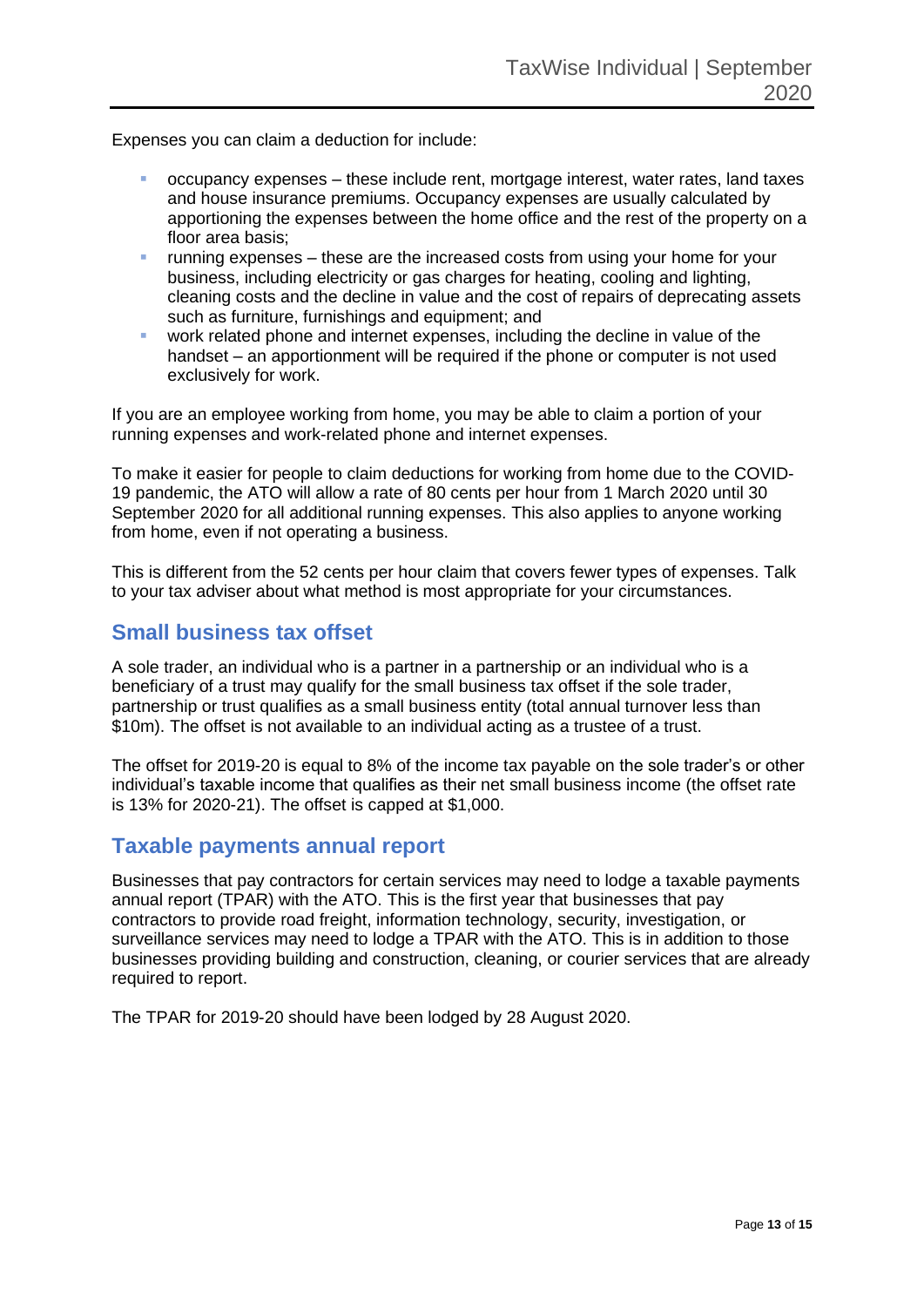

### **Scammers abound**

It was recently Scams Awareness Week and the ATO published a reminder about keeping personal and financial information safe.

Scammers will often try to "phish" for information by impersonating government agencies like the ATO. They can use the information to drain their victim's bank account, take out loans in their name, or gain access to their online government services. Besides having a devastating financial impact, it can take years to recover a stolen identity.

You should ensure your computer security systems are up to date.

The ATO said that scammers have more opportunities than ever to trick people into handing over their valuable information.

Check out the Scamwatch website for helpful tips and resources.